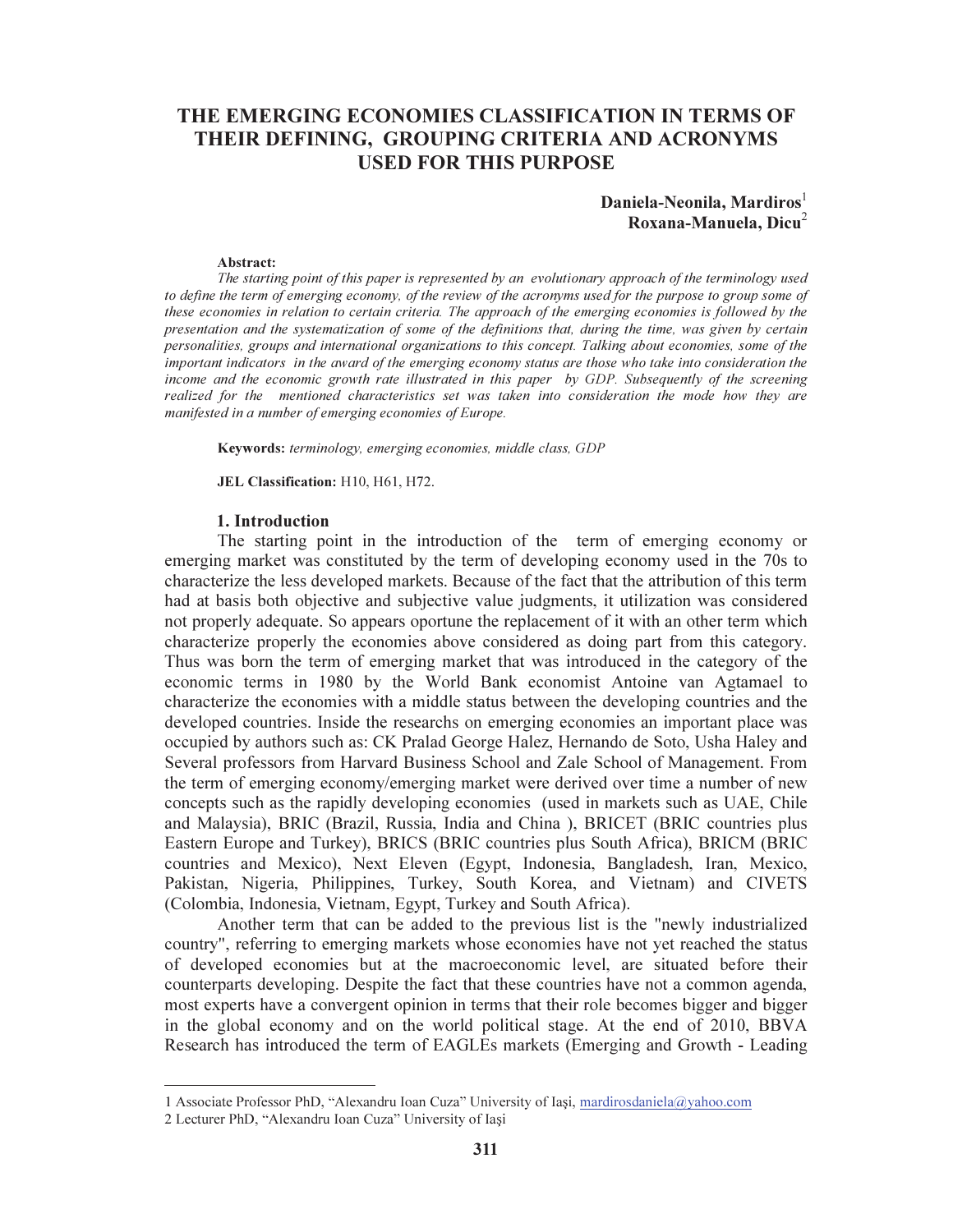Economies) and, respectively, the term of NEST markets. The first of the above terms is considering the systematization of the emerging economies whose contribution to the world GDP will be, in the next 10 years, superior than the average contribution of the G7 countries excluding the USA from this last category. At the opposite pole are the NEST countries whose contribution to the World GDP will be, in the next 10 years, below the average contribution of the G7 countries, excluding the USA from this last category. The characteristic followed for the case of the economies which belongs to some of the acronymes previously presented (table nr. 1).

| Acronym                      | <b>Based on</b>     | <b>Comments</b>                                                                                                                                                                                                                                                                                                                                                                                        |
|------------------------------|---------------------|--------------------------------------------------------------------------------------------------------------------------------------------------------------------------------------------------------------------------------------------------------------------------------------------------------------------------------------------------------------------------------------------------------|
| <b>BRIC</b>                  | Absolute<br>size    | The criterion is not very significant because the attribute of "more" is not<br>necessarily a determinant of market potential; the criterion is static because it does<br>not allow any prediction having in view the time horizon which is too long to track<br>these economies (at least 20 to 25 years); at the same time proves to be a subjective<br>one because it only included four economies. |
| $N-11$                       | GDP size            | Population/ Are included here the economies with large populations, this fact not representing,<br>as in other cases, a determinant of market potential. It is a static concept including a<br>number of countries characterized by political instability, covering a too big time<br>horizon of 20-45 years and based on absolute values or sizes.                                                    |
| <b>CIVETS</b>                | Young<br>population | Are missing from here the "key economies" (Mexico and Korea) and several of<br>other "major economies", the time horizon beyond 2020 is not very clear in terms<br>of economic development for the countries which belongs to this group and<br>another aspect which must be taken into consideration is the one that over 20 years,<br>the average growth will be above 4.5%.                         |
| <b>BBVA</b><br><b>EAGLEs</b> | Absolute<br>Growth  | Is grouping the large enough economies and with fast enough economic growth. It<br>is a dynamic concept that allows the anticipation of economies evolution and the<br>time horizon taking into consideration is a reasonable one (10 years). The number<br>of the countries admitted into the group is flexible, the accesion criterion of the<br>memberships being that of performance.              |

Table 1. Characteristics of the emerging economies groups

Source: BBVA Research, https://www.bbvaresearch.com/

## 2. Certainty, probability and impossibility of assigning definitions for emerging economies

Parts in the great puzzle of the global economy, emerging economies have raised, over time, the attention of many specialists concerned with defining their economic formation and grouping them into a series of lists and in relation to certain criteria.

### 2.1. Promoters of defining emerging economies

To give for a country the emerging economy label seems to be a rather complicated process, because of the fact that, all those who have and who had concerns in this direction are bombarded by a multitude of statistics and studies which are not just real, result of certain unintentional creations, emerged precisely as a result of the lack of a precise definition of the term. As a result of this reality appear contradictory statistics on emerging economies, which differ, in certain respects, from an international body to another (IMF, World Bank etc.). Another undesired effect of losing consistency in term of emerging economy is represented the continuing and general trend to increase the number of the countries included in this category and which, often, have not the same characteristics (South Korea, Singapore and Taiwan versus India, Mexico, Argentina, Indonesia, Poland etc.). According to this idea we propose an overview of some of the definitions associated with the term, in an attempt to capture the main connotation of the concept of emerging economy (table nr. 2).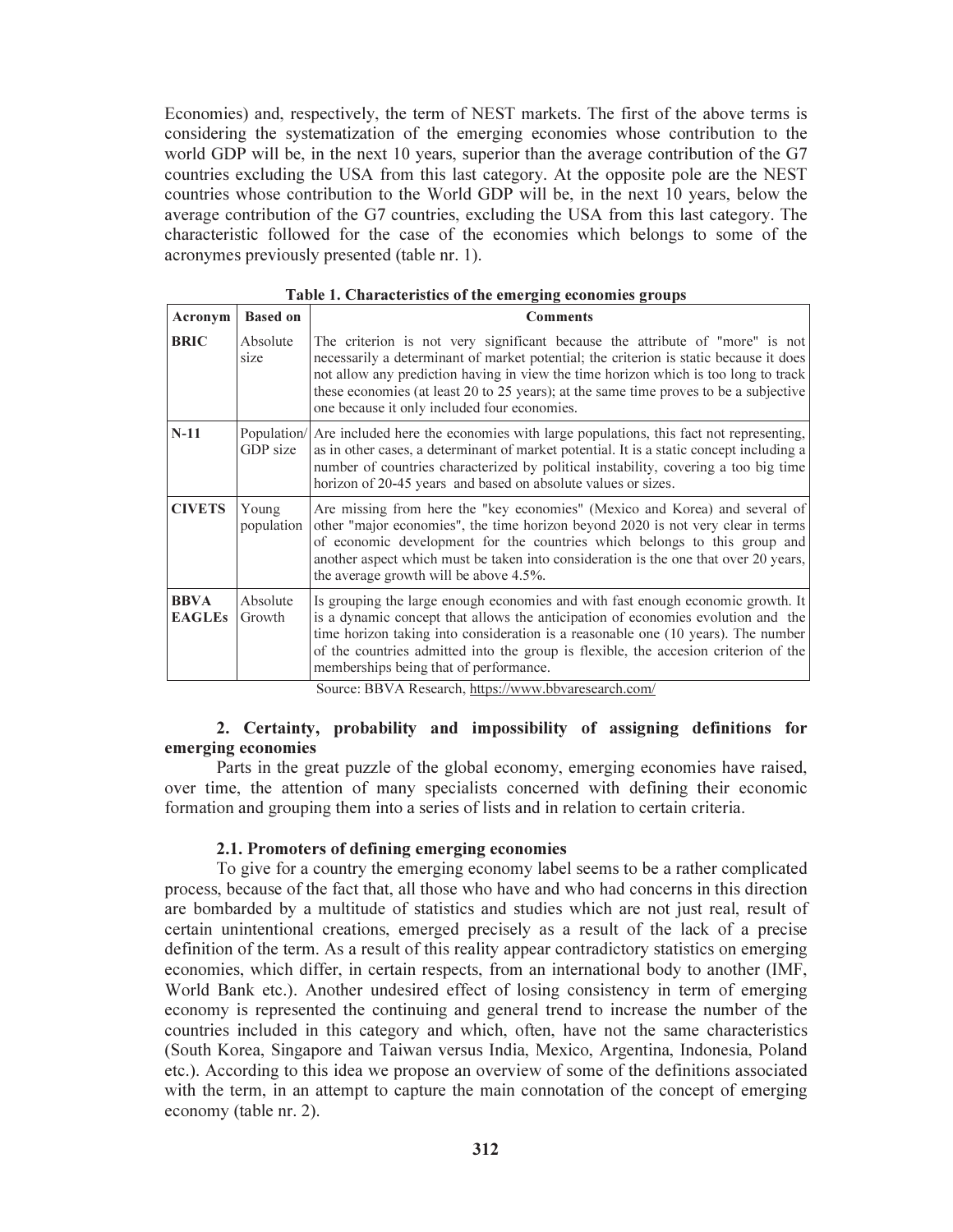| Author                  | Characteristics                                                                                                                                                            |  |  |  |  |  |  |  |
|-------------------------|----------------------------------------------------------------------------------------------------------------------------------------------------------------------------|--|--|--|--|--|--|--|
| General                 | Economies in which the social and business environment is in a rapid growth and                                                                                            |  |  |  |  |  |  |  |
| views                   | industrialization process. According to the "The Economist" there are a multitude of                                                                                       |  |  |  |  |  |  |  |
|                         | opinions that consider the term as obsolete. The term is used due to the fact that currently,                                                                              |  |  |  |  |  |  |  |
|                         | there is not another term to characterize these economies.                                                                                                                 |  |  |  |  |  |  |  |
| Center<br>of            | Regions which are experiencing a rapid informationalization under the conditions of a                                                                                      |  |  |  |  |  |  |  |
| Knowledge               | limited or partial industrialization. Emerging markets were positioned at the confluence of                                                                                |  |  |  |  |  |  |  |
| Societies,              | non-traditional user behavior and we can also talk here about the rise of new user groups                                                                                  |  |  |  |  |  |  |  |
| <b>Emerging</b>         | and about the adoption by the comunity of products and services, and about innovations                                                                                     |  |  |  |  |  |  |  |
| Economy                 | in product technologies and platforms.                                                                                                                                     |  |  |  |  |  |  |  |
| <b>Report, 2008</b>     |                                                                                                                                                                            |  |  |  |  |  |  |  |
| <b>Barron's</b>         | Foreign economies that are developing and which, to meet the capitalism have created                                                                                       |  |  |  |  |  |  |  |
| <b>Finance&amp;</b>     | their own market value. Are also economies marked on the one hand by the existence of a                                                                                    |  |  |  |  |  |  |  |
| Investment              | high potential for business environment and, on the other hand, by the existence of a risk                                                                                 |  |  |  |  |  |  |  |
| <b>Dictionary</b>       | as high. They have large territories, large populations, opportunities for achieving                                                                                       |  |  |  |  |  |  |  |
|                         | significant development projects requiring new infrastructure, such as power supply and<br>telecommunications systems. Promotes economic policies whose effects translates |  |  |  |  |  |  |  |
|                         |                                                                                                                                                                            |  |  |  |  |  |  |  |
|                         | through faster economic growth and expanding trade and investment worldwide.                                                                                               |  |  |  |  |  |  |  |
| <b>Saxo Bank</b>        | Emerging economies are those with strategies oriented to the incomes, value and to the                                                                                     |  |  |  |  |  |  |  |
|                         | increasing of the capital investments on markets from Asia, Latin America, Eastern                                                                                         |  |  |  |  |  |  |  |
|                         | Europe, Africa and Mediterranean economies less developed.                                                                                                                 |  |  |  |  |  |  |  |
| <b>TD</b><br>Waterhouse | Developing countries with relatively low income per capita, and in most cases have an                                                                                      |  |  |  |  |  |  |  |
| Soundinvesting          | above average growth potential.<br>Developing foreign markets involving a volatility and an increased risk compared with                                                   |  |  |  |  |  |  |  |
| Organization            | the stable markets.                                                                                                                                                        |  |  |  |  |  |  |  |
| Morgan                  | Relatively risky markets, with additional risk factors of political, economic and monetary                                                                                 |  |  |  |  |  |  |  |
| <b>Stanley</b>          | nature and for which the safety and security is not the primary objective.                                                                                                 |  |  |  |  |  |  |  |
| Capital                 |                                                                                                                                                                            |  |  |  |  |  |  |  |
| International           |                                                                                                                                                                            |  |  |  |  |  |  |  |
| <b>Vladimir</b>         | A society in transition from dictatorship to a free market-oriented towards economy and                                                                                    |  |  |  |  |  |  |  |
| Kvint                   | on which the economic freedom is manifested in increasing sense; there is a concern of                                                                                     |  |  |  |  |  |  |  |
|                         | gradual integration into world markets, promotes the expansion of a middle class,                                                                                          |  |  |  |  |  |  |  |
|                         | improving living standards, social stability, tolerence and put an emphasis on cooperation                                                                                 |  |  |  |  |  |  |  |
|                         | with multilateral institutions.                                                                                                                                            |  |  |  |  |  |  |  |
| Wave<br>Vital           | According to it, the economies can be divided into the following categories: Strategic                                                                                     |  |  |  |  |  |  |  |
| <b>Consulting</b>       | Opportunity Markets: the largest and most attractive emerging markets, with a population                                                                                   |  |  |  |  |  |  |  |
|                         | exceeding 40 million, with strong growth in the GDP's real terms, with an income per                                                                                       |  |  |  |  |  |  |  |
|                         | capita higher than \$ 2,000 in PPP terms, rapid integration of ICT and improving of the                                                                                    |  |  |  |  |  |  |  |
|                         | living standards. Examples of such countries: China, Indonesia, Vietnam, Philippines,                                                                                      |  |  |  |  |  |  |  |
|                         | Thailand, Russian Federation, Turkey, Ukraine, Brazil, Mexico, Colombia, Egypt, Iran,                                                                                      |  |  |  |  |  |  |  |
|                         | India, Pakistan, South Africa.                                                                                                                                             |  |  |  |  |  |  |  |
|                         | Niche Opportunity Markets: smaller, growing economies, population under 40 million,                                                                                        |  |  |  |  |  |  |  |
|                         | GNI per capita over \$2000 in PPP, strong real GDP growth, improving standard of living,                                                                                   |  |  |  |  |  |  |  |
|                         | rapidly integrating ICT, some risk from political or economic instability (Malaysia,                                                                                       |  |  |  |  |  |  |  |
|                         | Poland, Uzbekistan, Romania, Kazakhstan, Belarus, Azerbaijan, Serbia and Montenegro,                                                                                       |  |  |  |  |  |  |  |
|                         | Bulgaria, Turkmenistan, Croatia, Georgia, Moldova, Bosnia and Herzegovina, Lithuania,                                                                                      |  |  |  |  |  |  |  |
|                         | Albania, Armenia, Argentina, Peru, Venezuela, Chile, Guatemala, Ecuador, Cuba,                                                                                             |  |  |  |  |  |  |  |
|                         | Dominican Republic, Bolivia, Honduras, El Salvador, Paraguay, Nicaragua, Costa Rica,                                                                                       |  |  |  |  |  |  |  |
|                         | Panama Uruguay, Algeria, Morocco, Iraq, Yemen, Syrian Arab Republic, Tunisia, Libya,                                                                                       |  |  |  |  |  |  |  |
|                         | Jordan, Lebanon, Occupied Palestinian Territories,<br>Sri Lanka, Cameroon, Angola,                                                                                         |  |  |  |  |  |  |  |
|                         | Congo, Mauritania).                                                                                                                                                        |  |  |  |  |  |  |  |
|                         | Long-term Opportunity Mark: GNI per capita under \$2000 in PPP, very low ICT                                                                                               |  |  |  |  |  |  |  |
|                         | integration, low income and standard of living, high risk. Putem mentiona aici: Myanmar,                                                                                   |  |  |  |  |  |  |  |
|                         | Cambodia, Papua New Guinea, Lao People's Dem. Rep., Tajikistan, Kyrgyzstan, Haiti,                                                                                         |  |  |  |  |  |  |  |
|                         | Bangladesh, Afghanistan, Nepal, Nigeria, Ethiopia, Congo Dem. Rep., Tanzania, Sudan,                                                                                       |  |  |  |  |  |  |  |
|                         | Kenya, Uganda, Ghana, Mozambique, Madagascar, Côte d'Ivoire, Burkina Faso, Niger,<br>Malawi, Zimbabwe, Senegal, Mali, ,Zambia, Chad, Rwanda, Guinea, Benin, Burundi,       |  |  |  |  |  |  |  |
|                         | Togo, Sierra Leone, Eritrea, Central African Republic, Liberia.                                                                                                            |  |  |  |  |  |  |  |
| <b>World Bank</b>       | Countries that have a gross national income (GNI) of \$11,456 or less per capita.                                                                                          |  |  |  |  |  |  |  |
|                         |                                                                                                                                                                            |  |  |  |  |  |  |  |

Table 2. Promoters of defining emerging economies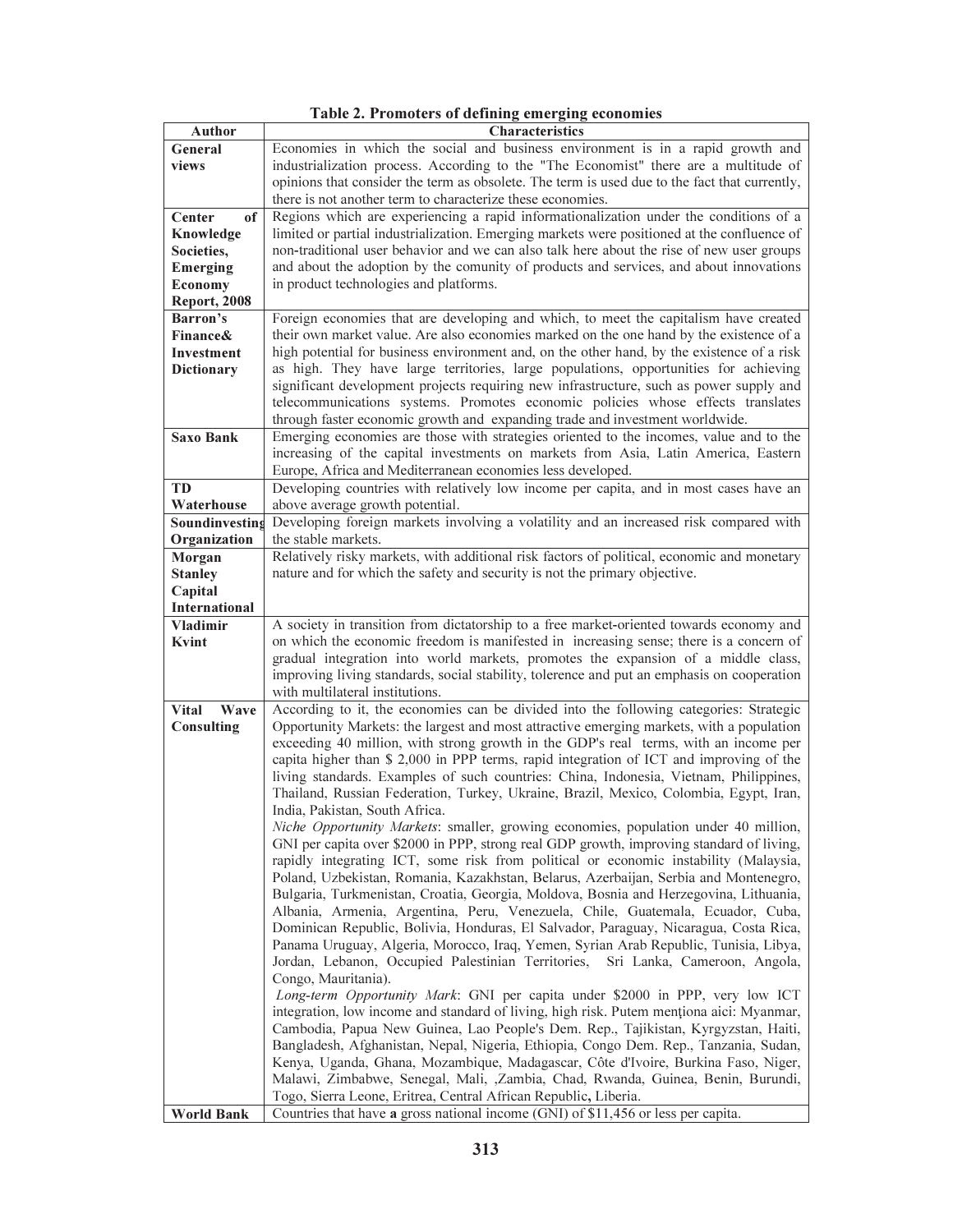| Author            | <b>Characteristics</b>                                                                        |  |  |  |  |  |  |  |
|-------------------|-----------------------------------------------------------------------------------------------|--|--|--|--|--|--|--|
| <b>Business</b>   | Market new structures arising from the phenomena of digitization, deregulation,               |  |  |  |  |  |  |  |
| <b>Dictionary</b> | globalization and destandardizare and which tilts the economic balance from sellers to        |  |  |  |  |  |  |  |
|                   | buyers. In such markets the information is free and widely available on large scale and       |  |  |  |  |  |  |  |
|                   | can be accessed instantly. Competitors in these markets must always be preocupied about       |  |  |  |  |  |  |  |
|                   | adopting of new processes based on informational technology, keeping under attentive          |  |  |  |  |  |  |  |
|                   | supervision of the prices, quality and market trends.                                         |  |  |  |  |  |  |  |
| Pearson           | Consider emerging economies all the countries that have not the status of developed           |  |  |  |  |  |  |  |
| <b>Education</b>  | economies. This can be achieved by monitoring and assessment of key attributes such as:       |  |  |  |  |  |  |  |
|                   | <i>the income level</i> (GDP per capita USD \$): Low < 755; Lower Middle $755 < 2995$ ; Upper |  |  |  |  |  |  |  |
|                   | Middle 2995 < 9265; High > 9265; the economic growth rate: high; stage of                     |  |  |  |  |  |  |  |
|                   | <i>development</i> : the economic openness (economic size and the condition of the financial  |  |  |  |  |  |  |  |
|                   | markets); the maturity and the volatility of the financial markets.                           |  |  |  |  |  |  |  |

Source: own processing using the data provided by http://data.worldbank.org/indicator/NY.GNP.PCAP.CD.

# 2.2. Emerging economies of Europe inside the classification of certain international groups or bodies

Talking about the main characteristics, in this paper, we focused on the following aspects: have large territories; have large populations; promotes of economic policies whose effects translate into faster economic growth, expanding trade and foreign investments; favoring the expansion of a middle class, the improving of the living standards, social stability and tolerance and also, put an emphasis on cooperation with multilateral institutions; level of the income and growth rate (in terms of GDP). According to the Emerging Markets Index 2008 (compiled by MasterCard), for Europe we can talk about the following countries: Bulgaria, Hungary, Poland, Romania, Russia, Turkey and Ukraine. A retrospective look on the mentioned territories, in terms of lists drawn up by the major international groups and bodies concerned with the classification of emerging economies look like (table nr. 3).

Table 3. Emerging economies of Europe inside the classification of certain international groups or bodies

| Emerging<br>economy | Classification according to the FTSE, MSCI, S&P, Dow Jones, BBVA research and<br><b>MasterCard lists</b>                                                                                                                                                                                                                                                                                                                                  |
|---------------------|-------------------------------------------------------------------------------------------------------------------------------------------------------------------------------------------------------------------------------------------------------------------------------------------------------------------------------------------------------------------------------------------------------------------------------------------|
| <b>Bulgaria</b>     | FTSE - not included in the classification for 2014 of the emerging economies; MSCI - not<br>included in the classification for 2014 of the emerging economies; S&P - not included in the<br>classification for December 2014 of the emerging economies; Dow Jones - emerging market<br>(2014); BBVA - not included in the classification for March 2014 of the emerging economies;<br>MasterCard – emerging economy.                      |
| <b>Hungary</b>      | $FTSE - advanced emerging market (according to the 2014 classification); MSCI - emerging$<br>market (2014); S&P - emerging market (2014); Dow Jones - emerging market (2014); BBVA<br>(Banco Bilbao Vizcaya Argentaria, a multinational Spanish banking group formed in 1999) -<br>not included in the classification for March 2014 of the emerging economies; MasterCard –<br>emerging economy.                                         |
| Poland              | FTSE - advanced emerging market (according to the 2014 classification); MSCI - emerging<br>market (2014); S&P - emerging market (2014); Dow Jones - emerging market (2014);<br>BBVA - NEST market (March 2014) which mean that, for this country, the Expected<br>Incremental GDP in the next decade to be lower than the average of the G6 economies $(G7)$<br>excluding the US) but higher than Italy's; MasterCard – emerging economy. |
| Romania             | FTSE - not included in the classification for 2014 of the emerging economies; MSCI - not<br>included in the classification for 2014 of the emerging economies; S&P - not included in the<br>classification for 2014 of the emerging economies; Dow Jones - emerging market (2014);<br>BBVA - not included in the classification for March 2014 of the emerging economies;<br>MasterCard – emerging economy.                               |
| <b>Russia</b>       | FTSE – secondary emerging market 2014; MSCI - emerging market (2014); S&P - emerging                                                                                                                                                                                                                                                                                                                                                      |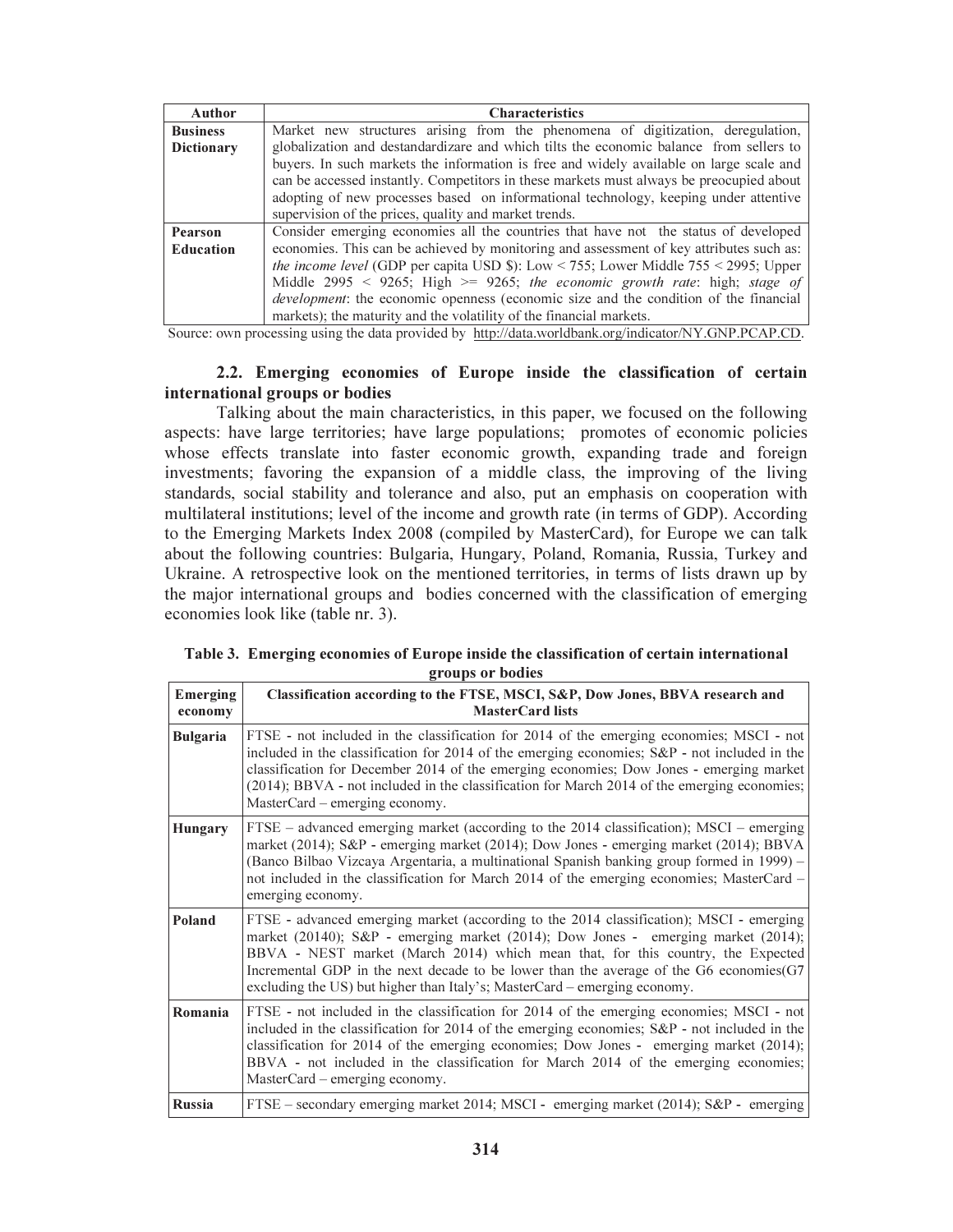| Emerging<br>economy                                                                         | Classification according to the FTSE, MSCI, S&P, Dow Jones, BBVA research and<br><b>MasterCard lists</b>                                                                                                                                                                                                                                                                                                                                                    |  |  |  |  |  |  |
|---------------------------------------------------------------------------------------------|-------------------------------------------------------------------------------------------------------------------------------------------------------------------------------------------------------------------------------------------------------------------------------------------------------------------------------------------------------------------------------------------------------------------------------------------------------------|--|--|--|--|--|--|
|                                                                                             | market (2014); Dow Jones - emerging market (2014); $BBVA - EAGLES$ (Emerging and<br>Growth – Leading Economies) market (2014) which mean that, for this country, the Expected<br>Incremental GDP in the next 10 years to be larger than the average of the G7 economies,<br>excluding the US; MasterCard – emerging market.                                                                                                                                 |  |  |  |  |  |  |
| <b>Turkey</b>                                                                               | FTSE - advanced emerging market 2014; MSCI - emerging market (2014); S&P - emerging<br>market (2014); Dow Jones - emerging market (2014); BBVA - EAGLEs market (March<br>2014); MasterCard – emerging economy.                                                                                                                                                                                                                                              |  |  |  |  |  |  |
| <b>Ukraine</b>                                                                              | FTSE - not included in the classification for 2014 of the emerging economies; MSCI - not<br>included in the classification for 20140 of the emerging economies; S&P - not included in the<br>classification for 2014 of the emerging economies; Dow Jones - not included in the<br>classification for 2014 of the emerging economies; BBVA - not included in the classification<br>for March 2014 of the emerging economies; MasterCard – emerging economy. |  |  |  |  |  |  |
|                                                                                             | Source: own processing by FTSE, MSCI, S&P, Dow Jones and BBVA Research, provided from:                                                                                                                                                                                                                                                                                                                                                                      |  |  |  |  |  |  |
|                                                                                             | http://www.ftse.com/products/home_http://www.msci.com/products/indexes/country_and_regional/em/                                                                                                                                                                                                                                                                                                                                                             |  |  |  |  |  |  |
| http://www.standardandpoors.com/                                                            |                                                                                                                                                                                                                                                                                                                                                                                                                                                             |  |  |  |  |  |  |
| 1. <i>1</i> 1 . <i>1</i> . <i>1</i> . <i>1</i> . <i>1</i> . <b>11</b> . <b>1</b> . <i>1</i> |                                                                                                                                                                                                                                                                                                                                                                                                                                                             |  |  |  |  |  |  |

http://new.dowjones.com/, https://www.bbvaresearch.com/.

To motivate below the status of emerging economies for the countries systematized in Table 3 we propose, further on, an analysis of how the characteristics of such economies are in a smaller or greater measure fulfilled for the case of the specified European territories. Thus, if we take into debate the first feature that is represented by the territory size (tables nr. 4 -5).

| Emerging<br>economy | <b>Teritory size</b>                                                                            |  |  |  |  |  |  |  |
|---------------------|-------------------------------------------------------------------------------------------------|--|--|--|--|--|--|--|
| <b>Bulgaria</b>     | With a territory of 110,994 square kilometers, Bulgaria is the 15 th largest country in Europe. |  |  |  |  |  |  |  |
| <b>Hungary</b>      | With a territory of 93,030 square kilometers, Hungary is the 109 th largest country in Europe.  |  |  |  |  |  |  |  |
| Poland              | With a territory of 312,685 square kilometers, a Poland is the 69 th largest country in Europe. |  |  |  |  |  |  |  |
| Romania             | With a territory of 238,391 square kilometers, Romania is the 82 nd largest country in Europe.  |  |  |  |  |  |  |  |
| Russia              | With a territory of 17,075,400 square kilometers, Russia is the 1st largest country in Europe.  |  |  |  |  |  |  |  |
| <b>Turkey</b>       | With a territory of 783,562 square kilometers, Turkey is the 18 th largest country in Europe.   |  |  |  |  |  |  |  |
| <b>Ukraine</b>      | With a territory of 603,628 square kilometers, Bulgaria is the 46 th largest country in Europe. |  |  |  |  |  |  |  |
|                     | Source: own processing using data provided by                                                   |  |  |  |  |  |  |  |

http://en.wikipedia.org/wiki/List\_of\_sovereign\_states\_and\_dependent\_territories\_in\_Europe Table 5. The population of some of the emerging economies of Europe and its evolution

| Emerging<br>economy | <b>Population and evolution</b> |                   |                                                                                                                                          |  |  |  |  |
|---------------------|---------------------------------|-------------------|------------------------------------------------------------------------------------------------------------------------------------------|--|--|--|--|
|                     | 2001<br>(persons)               | 2014<br>(persons) | <b>Comments</b>                                                                                                                          |  |  |  |  |
| <b>Bulgaria</b>     | 7,930,000                       |                   | 7,167,998 place 98 in Europe; decreasing population trend; with a density of<br>65 people it /square miles ranks place 139 in Europe.    |  |  |  |  |
| <b>Hungary</b>      | 10,198,315                      |                   | $9,933,173$ place 83 in Europe; decreasing population trend; with a density of<br>107 people it /square miles ranks place 94 in Europe.  |  |  |  |  |
| <b>Poland</b>       | 38,635,000                      |                   | 38,220,543 place 34 in Europe; decreasing population trend; with a density of<br>118 people it /square miles ranks place 83 in Europe.   |  |  |  |  |
| Romania             | 21,681,000                      |                   | $21,640,168$ place 52 in Europe; decreasing population trend; with a density of<br>91 people it /square miles ranks place 104 in Europe. |  |  |  |  |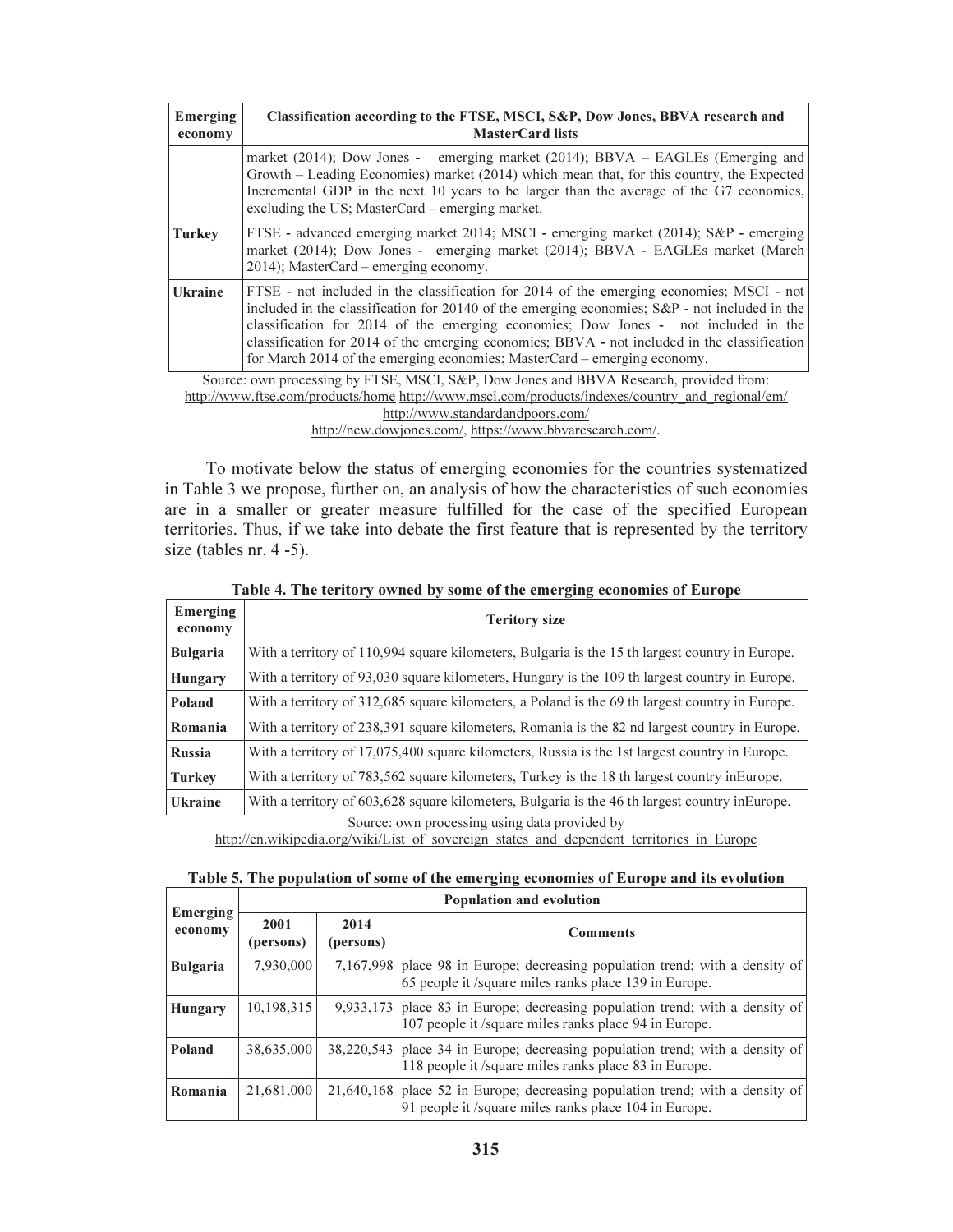| Emerging<br>economy | <b>Population and evolution</b> |                               |                                                                                                                                        |  |  |  |  |
|---------------------|---------------------------------|-------------------------------|----------------------------------------------------------------------------------------------------------------------------------------|--|--|--|--|
|                     | 2001<br>(persons)               | 2014<br>(persons)             | <b>Comments</b>                                                                                                                        |  |  |  |  |
| <b>Russia</b>       |                                 | 145, 105, 000   142, 467, 651 | decreasing population trend; with a density of 8 people it /square<br>miles ranks place 217 in Europe.                                 |  |  |  |  |
| <b>Turkey</b>       | 71,158,647                      |                               | 75,837,020 place 18 in Europe; decreasing population trend; with a density of<br>97 people it /square miles ranks place 108 in Europe. |  |  |  |  |
| <b>Ukraine</b>      | 48, 457, 102                    |                               | 44,941,303 place 28 in Europe; decreasing population trend; with a density of<br>74 people it /square miles ranks place 115 in Europe. |  |  |  |  |

Source: own processing using the data provided from http://www.worldometers.info/world-

population/population-by-country/

Looking the middle class of some of the emerging economies of Europe, this can be characterized as follows:

Bulgaria is marked by the existence of a stable and urban middle class. The economic strenght and the country's future depends on the existence of this middle class. The fact that almost all businesses in Bulgaria are small or medium size is an important factor in the development of the middle class but not sufficient to increase the competitiveness of this country. The Bulgarian middle class includes almost 40% of the active population and consists of young educated (in secondary or higher education) aged between 15-40 years. They have well-paid jobs in private companies or even their own private business. Some of them works in public administration. The Bulgarian middle class is underrepresented in terms of political parties. Though the country's living conditions are substantially lower than other EU economies, the Bulgarian government is making significant improvements to meet the high standards set by the other EU states. Looking the living standards, according to the CIA data, the percentage of population living on less than \$ 1.25/day is smaller than 2% and the percentage of population living on less than \$ 2/day is about 02.4%. The population living below national poverty line is about 14% (2008; after that there are no available data).

Hungary's middle class is characterized by insignificance and fragmentation. The low rate of employment remains the main impediment in the acquisition of high standards of living. Looking the living standards, according to the CIA data, the percentage of population living on less than \$ 1.25/day is smaller than 2% and the percentage of population living on less than \$ 2/day is also smaller than 2 %. The population living below national poverty line is about 12% (2014 data).

In Poland exists a larger middle class characterized by the fact that now can afford some luxury goods and is more familiar with established brands as a result of travel abroad. Looking the living standards, according to the CIA data, the percentage of population living in this country on less than \$ 1.25/day is smaller than 2% and the percentage of population living on less than \$ 2/day is also smaller than 2 %. The population living below national poverty line is about 17% (2008; after that there are no available data).

Romania has growing middle and upper classes with relatively high per capita incomes. The net average wage was 1,192 lei (roughly 380 USD) in March 2008, rose to 1,352 lei (430 USD) in 2009 and is expected to reach 1,819 lei (570 USD) by 2013. The income from salaries in Romania had the highest growth rate in the region during 2006. Although the wages have seen an increase, Romania is placed on an unwanted place 2 in the top of the countries with small earnings from European Union, on first place being situated Bulgaria. Looking the living standards, according to the CIA data, the percentage of population living on less than \$ 1.25/day is smaller than 2% and the percentage of population living on less than \$ 2/day is about 04.1 %. The population living below national poverty line is about 25% (2005; after that there are no available data).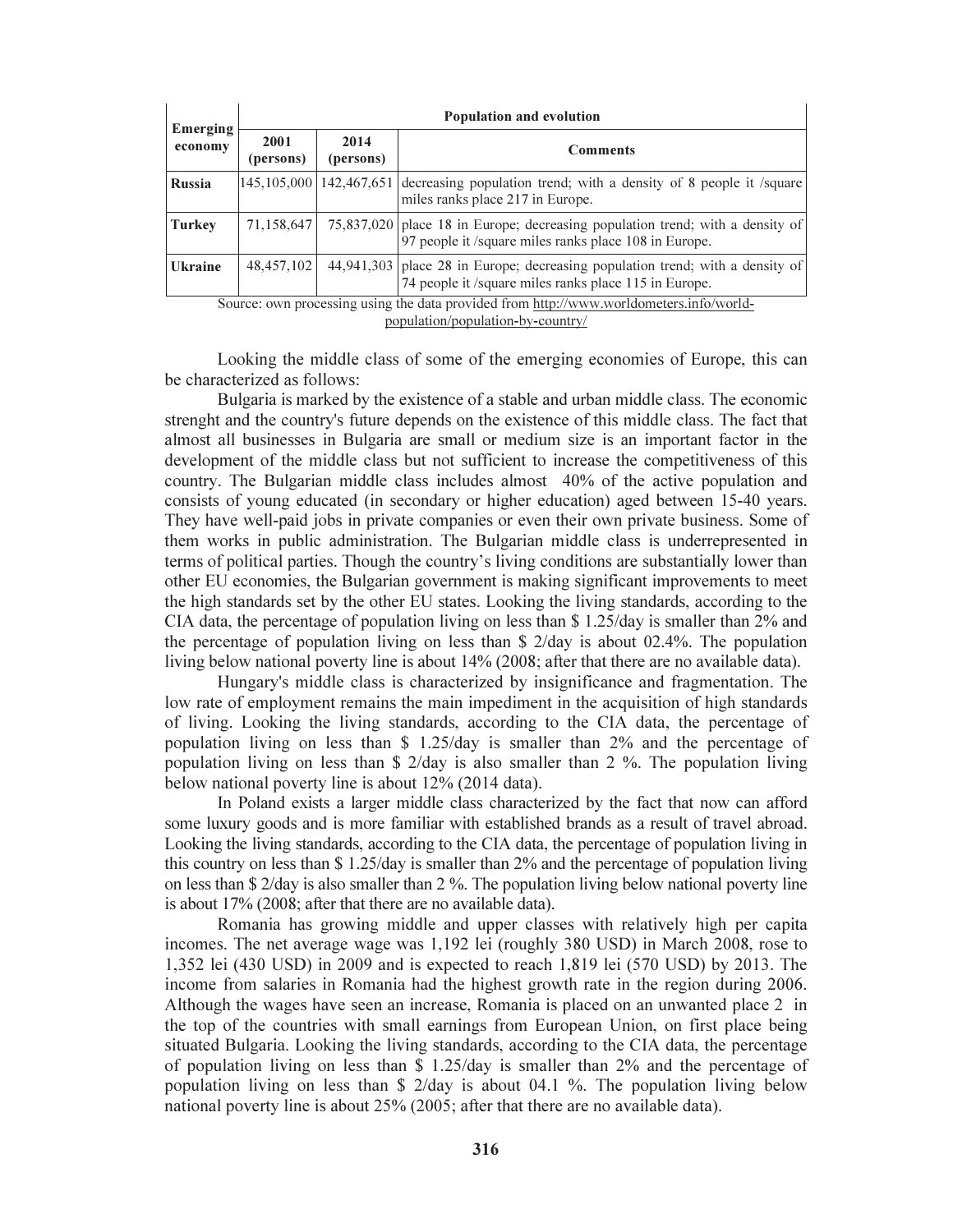Russia's middle class can be characterized by elements such as: the domain of activity (a rate of over 50% works in the public sector, industry, and only very few persons carrying out activities by agricultural type, forest management, science, research and science service); specific features (which makes the difference between this and other social groups); increasing tendency of the middle class, willingness to work in the interest of democracy and modernization.The recent increase in the middle class percentage is seen by experts as a trend which inspires optimism and guarantees sustainable growth. Looking the living standards, according to the CIA data, the percentage of population living on less than \$ 1.25/day is smaller than 2% and the percentage of population living on less than \$ 2/day is also smaller than 2 %. The population living below national poverty line is about 13.1% (2009; after that there are no available data).

In Turkey, economic growth has led to the emergence of a "new middle class." whose members have a different approach to ideology and life but who have, as common point, a liberal and pluralist mindset. The urban middle class includes groups which are orientated to the Turkish culture (civil servants, proprietors of medium-size businesses and industries, many persons in service occupations, some skilled workers, and university students). The composition of the middle class includes, virtually, the entire upper strata of the provincial cities. Looking the living standards, according to the CIA data, the percentage of population living on less than \$ 1.25/day is smaller than 2% and the percentage of population living on less than \$ 2/day is also smaller than 2 %. The population living below national poverty line is about 17,11% (2008; after that there are no available data).

Ukraine's middle class is more sober and practical, if equally misguided about their social identity. They likely have a university education and quite possibly greater sensitivity to culture than their Anglo counterparts. But they often miss the mark when it comes to middle class values. Looking the living standards, according to the CIA data, the percentage of population living on less than \$ 1.25/day is smaller than 2% and the percentage of population living on less than \$ 2/day is also smaller than 2 %. The population living below national poverty line is about 35% (2009; after that there are no available data).

The income levels of the emerging economies of Europe took into discussion in this paper is presented in table nr. 6. Its importance lies in the fact that, for operational and analytical purposes, the World Bank uses, as main criterion for classifying the economies, the gross national income (GNI) per capita in which has been transformed, according to the new terminology, the older gross national product or GNP (according to the 1993 System of National Accounts (SNA)).

| <b>Emerging economy</b> | <b>Income level</b> | <del>.</del><br><b>Comments</b>                  |  |  |  |
|-------------------------|---------------------|--------------------------------------------------|--|--|--|
| <b>Bulgaria</b>         | Upper middle income | GNI per capita between 3,976 - 12,275 USD \$.    |  |  |  |
| <b>Hungary</b>          | High income: OECD   | GNI per capita more or equal with 12,196 USD \$. |  |  |  |
| Poland                  | High income: OECD   | GNI per capita more or equal with 12,196 USD \$. |  |  |  |
| Romania                 | Upper middle income | GNI per capita between 3,976 - 12,275 USD \$.    |  |  |  |
| <b>Russia</b>           | Upper middle income | GNI per capita between 3,976 - 12,275 USD \$.    |  |  |  |
| <b>Turkey</b>           | Upper middle income | GNI per capita between 3,976 - 12,275 USD \$.    |  |  |  |
| <b>Ukraine</b>          | Lower middle income | GNI per capita $$1,006 - 3,975$ USD \$.          |  |  |  |

Table 6. The income level in some of the Europe's emerging economies

Source: own processing using the data provided from http://data.worldbank.org/indicator/SI.DST.04TH.20

The last, but not the least, between the indicators meet in the definition of the emerging economies make the object of the data from the table nr. 7.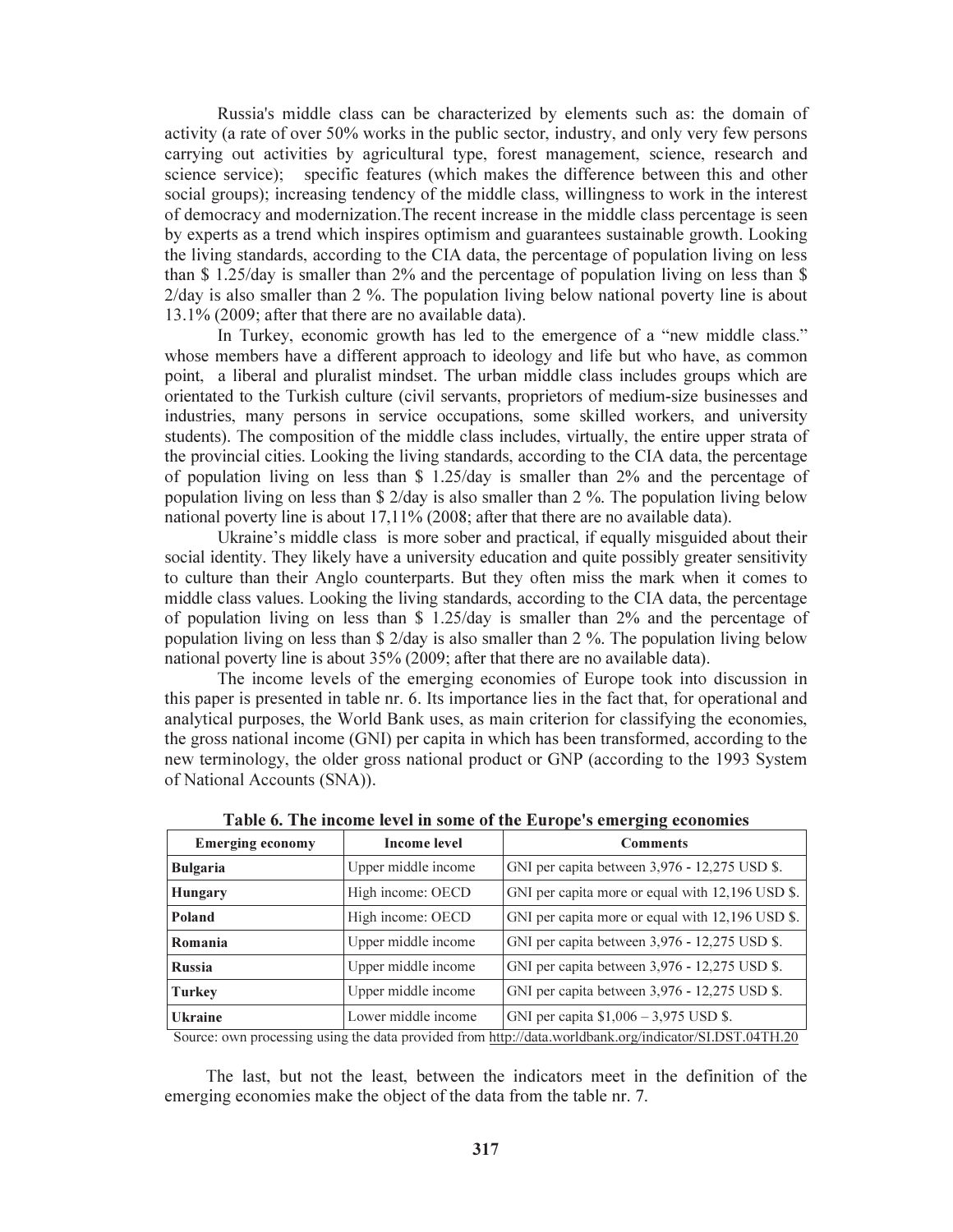| Emerging        | $H^2 \times H^2 \times H^2 \times H^2 \times H^2$<br>Year |      |      |      |      |      |      |      |         |                |
|-----------------|-----------------------------------------------------------|------|------|------|------|------|------|------|---------|----------------|
| economy         | 2005                                                      | 2006 | 2007 | 2008 | 2009 | 2010 | 2011 | 2012 | 2013    | 2014           |
| <b>Bulgaria</b> | 5                                                         | 4.8  | 4.3  | 5.3  | 5.5  | 6.3  | 6.2  | 6    | $-5$    | 0.2            |
| <b>Hungary</b>  | 5.5                                                       | 3.2  | 2.9  | 3.9  | 4.1  | 3.9  | 1.3  | 0.6  | $-6.3$  | 1.2            |
| Poland          | 4.8                                                       | 1.3  | 3.7  | 5.6  | 3.4  | 5.8  | 6.6  | 4.8  | 1.7     | 3.8            |
| Romania         | 2.2                                                       | 4.8  | 4.5  | 8.1  | 4.1  | 7.7  | 6    | 7.1  | $-7.1$  | $-1.3$         |
| <b>Russia</b>   | 6.3                                                       | 4.2  | 7.3  | 6.7  | 6.4  | 6.7  | 8.1  | 5.6  | $-7.9$  | $\overline{4}$ |
| <b>Turkey</b>   | 6                                                         | 7.8  | 5.8  | 8.2  | 7.4  | 5.3  | 4.5  | 1.1  | $-4.7$  | 8.2            |
| <b>Ukraine</b>  | 9                                                         | 4.1  | 9.4  | 12   | 2.6  | 7.1  | 7.7  | 2.7  | $-15.1$ | 4.2            |

Table 7. The economic growth rate for some of the Europe's emerging economies  $(GDP - real growth rate %)$ 

Source: own processing using the data provided from http://data.worldbank.org/indicator/NY.GDP.MKTP.KD.ZG

### 3. The emerging economy status in terms of causal aspect. advantages and disadvantages of this status

Seen on a middle path between develloping economies and developed one, emerging economies are due on one hand, of the the failure of centralized economy, in the effort to ensure sustainable economic growth and of the negative impact it has had. On the other hand, we talk here about the need for capital investment. Even if, thanks to the contribution they have and the status of key actors on the stage of the global economy, emerging economies would seem to have an enviable position compared to the other partners, their associated characteristics revealing also a number of issues which make less attractive their status.

Thus, in the "advantages" cathegory the discussion focuses on the following: due to the structure of population and size, the public policies adopted by emerging economies can make poignant mark on the market; these economies are characterized by changing the source of funding, replacing foreign assistance with foreign investment as an engine for economic propagation; trade and capital injections are the consequence of the existence of an open market rather than political considerations reflecting, on the emerging markets - industrialized countries axis, the transition from dependence to global interdependence; gains tax is on average, lower than in developed countries; advantages of geographic, demographic and economic are primarily responsible for the inflow of FDI in these countries; offers attractive investment opportunities because they have a high level of GDP, foreign exchange reserves, a relatively low level of debt and provides large gains compared to the corresponding rate in the banking market (assuming creation of bank deposits as a way of capitalizing financial resources); not confronted with developed economies problems in terms of meeting their citizens' needs related to health care and unemployment rate, issues that put extra pressure on their treasuries and so exhausted.

 Regarding the disadvantages of this type of economy that faces: their economic and political system continues to raise traditional, especially in terms of redefining the state's role in economic growth and reduce its undue interference; the control of corruption and the negative impact of this phenomenon on the business environment and thus on economic development; the need for structural reforms in the financial system, legal and political, as the basis of a disciplined and stable economy; high level of risk compared with developed markets; exchange rate fluctuations (monetary instability); inflation, as factor for diversion of economic growth; the economic growth cost becomes prohibitive in the situation where the ignoring of the environmental problems associated to this growth have negative effects on neighboring countries.

#### 4. Conclusions

The criteria for grouping under various acronyms the emerging economies are not homogeneous because some of these are based on the size of the economy and others are